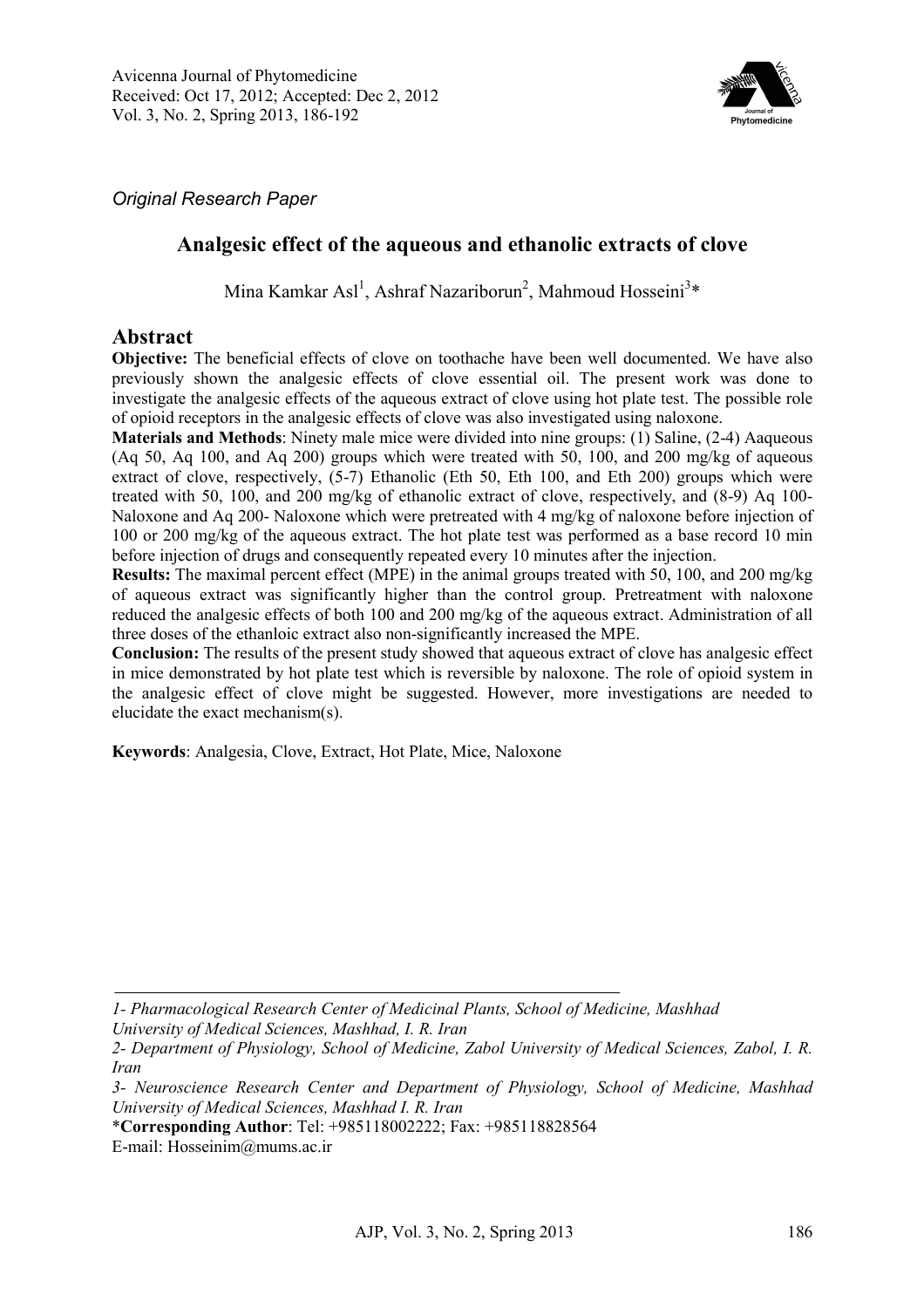# **Introduction**

 The clove *(Eugenia caryophyllata*) is a tree with 10 to 20 meters in height from Myrtaceae family which is cultivated in some countries such as Malaysia, Indonesia, Sri Lanka, Madagascar, India, and Tanzania (Arung et al., 2011). Its parts including leaves and buds are commercially used in cooking, food processing, and perfumery (Daniel et al., 2009). Some parts of the plant have been shown to be useful for treating the digestive system disorders (Baytop, 1999). Some components of clove have been advised against bacterial and fungal infections (Zhang and Chen, 1997; Zheng et al., 1992). It has also been documented that some parts of the plant and its ingredients have a good cytotoxic and even anti-cancerogenic properties (Kouidhi et al., 2010; Zhang and Chen, 1997; Zheng et al., 1992). The extracts of this plant have been considered to have benefits against oral bacteria especially those which are accompanied with dental caries and periodontal diseases (Cai and Wu, 1996). The clove oil has also been used for acne, warts, scars, and parasites (Saeed and Tariq, 2008). It has also been shown that the essential oil form clove inhibits the smooth muscle tone (Damiani et al., 2003; Nishijima et al., 1999). The useful effects of the plant in allergic asthma have also been reported (Kim et al., 1998).

 The analgesic effects of the plant in subjects suffering from toothache and anal fissure have been reported (Elwakeel et al., 2007). The anesthetic effects of the essential oil from several parts of this plant have also been shown in fish (Park et al.,  $2011<sup>a</sup>$ ). Using animal models, the anesthetic effects of eugenol, the main component of clove, as well as its analgesic and anti-inflammatory effects have been well documented (Daniel et al., 2009; Diaz and Sembrano, 1985; Kurian et al., 2006; Oztürk and Ozbek, 2005; Yu and Hungju, 1981). Pharmacological

studies have also demonstrated the anticonvulsant and anti-stress properties of eugenol (Dallmeier and Carlini, 1981; Sen et al., 1992). In traditional medicine, the buds of this plant have been used as an antiepileptic remedy (Avicenna, 1988). We have also previously shown the analgesic effects of clove essential oil (Hosseini et al., 2011). Therefore, the present work was undertaken in order to investigate the possible analgesic effects of ethanolic and aqueous extracts of clove in mice. Furthermore, the role of opioid system in analgesic effects of the aqueous extract of clove was examined using naloxone.

## **Material and Methods Animals and drugs**

 Ninety BALB/c male mice (27-32 g) were used. All mice were housed in 4–6 per standard cage at room temperature  $23\pm1$  °C) on a 12 h light/dark cycle. Food and water were available ad libitum. Animal handling and all related procedures were carried out in accordance with Mashhad University of Medical Sciences, Ethical Committee Acts. The clove was kindly provided by Eksir Gol Sorkh Company, Mashhad, Iran.

The chopped, dried buds were extracted using a Soxhlet apparatus with 300 ml distilled water and ethanol to prepare aqueous and ethanolic extracts, respectively. The extracts reduced to dryness with a rotary vacuum evaporator, yielded 15% and 17%, for aqueous and ethanolic extracts, respectively.

## **Nociceptive test**

 To assess nociceptive responses, hot plate method was used. In hot plate method, animals were placed on the hot plate with temperature setting controlled at  $55\pm0.2$  °C. Cut-off time was 60 seconds (Karami et al., 2011). Time duration between placing the animals on hot plate and licking forepaws or moving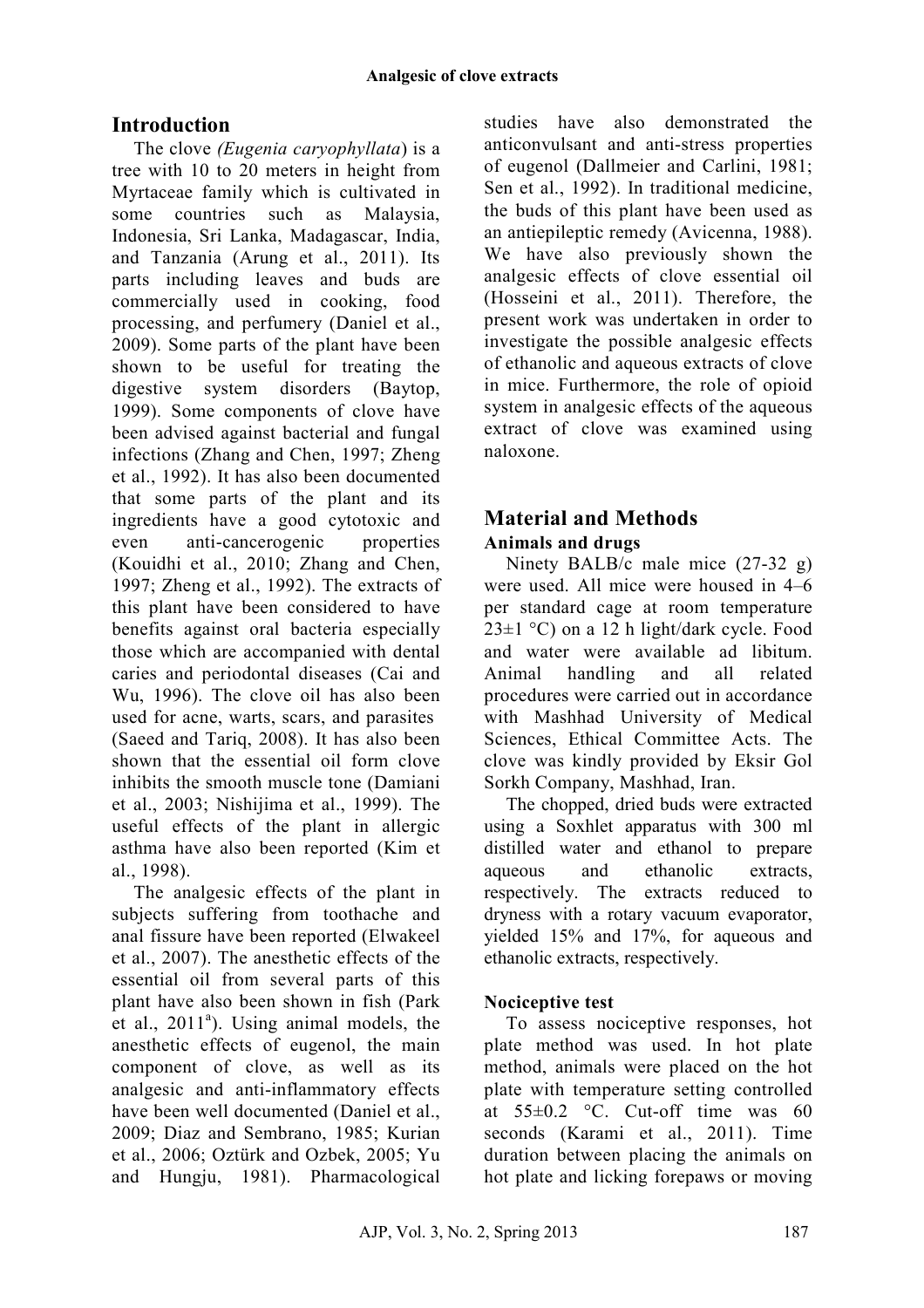hind paws was considered as reaction time. The hot plate test was performed as a three base record before injection of the extract or vehicle and consequently was repeated 5 times, every 10 minutes after the injection (Hosseini et al., 2009; Karami et al., 2011; Rakhshandeh et al., 2008).

### **Experimental design**

Ninety mice were divided into nine groups (n=10 in each): (1) Control: the animals of this group received vehicle, (2- 4) Aqueous extract groups (Aq 50, Aq 100, and Aq 200) which were treated with 50, 100, and 200 mg/kg of aqueous extract of clove, respectively, (5-7) Ethanolic extract groups (Eth 50, Eth 100, and Eth 200) which were treated with 50, 100, and 200 mg/kg of ethanolic extract of clove, respectively, and (8-9) Aqueous extract groups pretreated by Naloxone (Nlx) (Aq 100- Nlx and Aq 200- Nlx) which were pretreated with 4 mg/kg of naloxone (Rakhshandeh et al., 2008) before injection of 100 or 200 mg/kg of the aqueous extract. All drugs were injected intraperitonealy  $(i.p.)$  in a volume of 10 ml/kg.

#### **Statistical analysis**

Analgesic effects of the extracts or vehicle were calculated as maximal possible effect (MPE) [MPE  $(\% ) =$  [(test response time-basal response time)/(cut-off time-basal response time)×100%] (Sepehri and Shafeiee, 2006). All data were presented as mean±SEM of %MPE. Repeated measures ANOVA followed by post hoc Tukey' s test was used for comparison of %MPE after injection of drugs. Differences were considered statistically significant when  $p<0.05$ 

### **Results**

MPE in animal groups treated with 50 mg/kg of the aqueous extract of clove was significantly higher than the vehicle-treated animals at 30 minutes after injection (p<0.05, Figure 1).

Treatment of the animals by 100 mg/kg of the aqueous extract of clove significantly increased the MPE at 30 and 40 minutes after the injection  $(p<0.01$  and  $p<0.05$ , respectively, Figure 1). Figure 1 also shows that the animals of Aq 200 group had more MPE at all times after injection compared with the control group ( $p<0.05 - p<0.01$ ).

As the Figure 2 shows, the MPE in animal groups treated with 50-200 mg/kg of the ethanolic extract of clove was higher than the vehicle-treated animals. However, the differences were not significant.

In the present study, the effects of pretreatment with naloxone on the analgesic effects of 100 and 200 mg/kg of the extract were also examined. As the results show, the MPE in Aq 100- Nlx group was lower than the Aq 100 group at 40 minutes after the injection (p<0.05, Figure 3). The results also showed that pretreatment with naloxone reduced the MPE at 10, 20, 40, and 50 minutes after injection of 200 mg/kg of the aqueous extract ( $p < 0.05 - p < 0.01$ , Figure 3).



Figure 1. Comparison of MPE between the groups which received different doses of aqueous extract or vehicle. Data were shown as mean±SEM (n=10 in each group).  $P<0.05$ ,  $P<0.01$  compared with the control group. Aq 50: Aqueous extract 50, Aq 100: Aqueous extract 100 and Aq 200: Aqueous extract 200. Repeated measures ANOVA followed by post hoc Tukey' s test was used for comparison of %MPE after injection of drugs.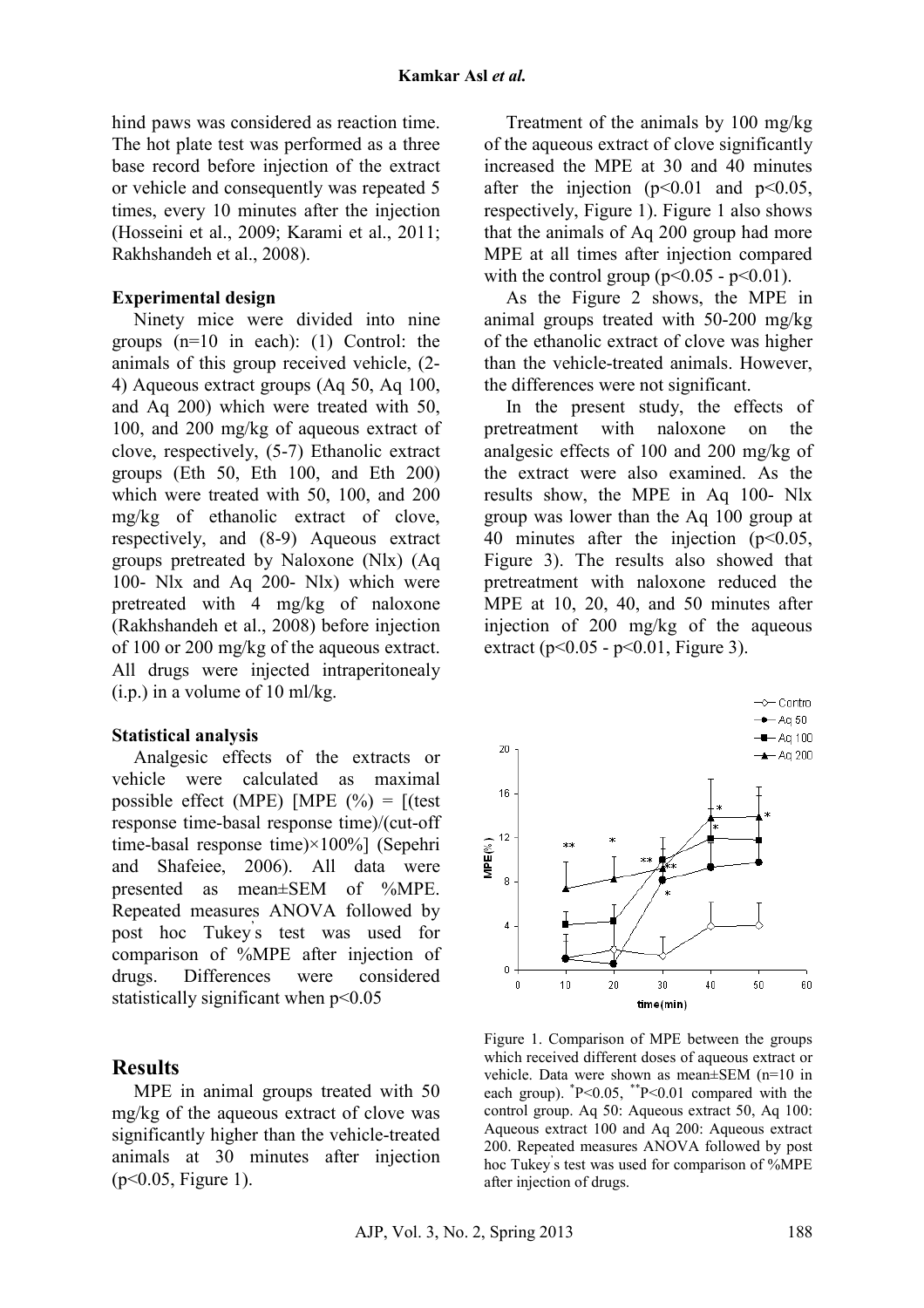

Figure 2. Comparison of MPE between the groups which received different doses of ethanolic extract or vehicle. Data were shown as mean±SEM (n=10 in each group). There was not significant differences in the effect of ethanolic extract compared with the control group. Eth 50: Ethanolic extract 50, Eth 100: Ethanolic extract 100 and Eth 200: Ethanolic extract 200. Repeated measures ANOVA followed by post hoc Tukey' s test was used for comparison of %MPE after injection of drugs.



which received 100 or 200 mg/kg of aqueous extract and the groups which were pretreated with naloxone before injection of the extract. Data were shown as mean $\pm$ SEM (n=10 in each group).  $^*p<0.05$ compared with Aq 100- Nlx.  $p<0.05$ ,  $+p<0.01$ compared with Aq 200- Nlx. Aq 100- Nlx: Aqueous extract 100- Naloxone and Aq 200- Nlx: Aqueous extract 200- Naloxone. Repeated measures ANOVA followed by post hoc Tukey' s test was used for comparison of %MPE after injection of drugs.

### **Discussion**

In the present study, it was demonstrated that aqueous but not ethanolic extract from clove had analgesic effects tested in hot plate. A maximum effect of 200 mg/kg of the aqueous extract was seen 50 minutes after the injection. To obtain better insight into the nature of compounds responsible for the analgesic effect of clove, two extracts were prepared: (1) The aqueous extract which contain polar constituents and (2) The ethanolic extract which bears the medium- to low-polarity compounds (Seidel, 2006). Our observation that ethanolic extract did not significantly affect MPE as an analgesia parameter indicates that medium-polarity and lipophilic compounds (e.g. alkalenes, fatty acids, and steroles) are not responsible for the analgesic effect of clove. Therefore, it is reasonable to assume that polar constituents of clove are responsible for the anticonvulsive activity. However, there are some reports that eugenol, an aromatic molecule derived from essential oil of clove, exerts the analgesic activity (Muller et al., 2006).

It has been well documented that different parts of clove are very useful in toothache (Yu and Hungju, 1981). The anesthetic properties of the extracts of this plant have also been frequently reported in fish which was comparable with lidocaine (Anderson et al., 1997; Waterstrat, 1999; Park et al., 2011a). The topical application of clove oil cream has been shown to have a beneficial effect in patients suffering from chronic anal fissure (Elwakeel et al., 2007). Several components have been reported for clove. The highest concentrations are due to eugenol (88.58%), eugenyl acetate (5.62%), and β-cariophyllene  $(1.38\%)$ (Chaieb et al., 2007; Oztürk and Ozbek, 2005). The analgesic effect of clove which was seen in the present study may be due to eugenol. Using the chemical (acetic acid tests), as well thermal methods, the antinociceptive activity of eugenol has been well documented (Daniel et al., 2009; Kurian et al., 2006). The analgesic effect of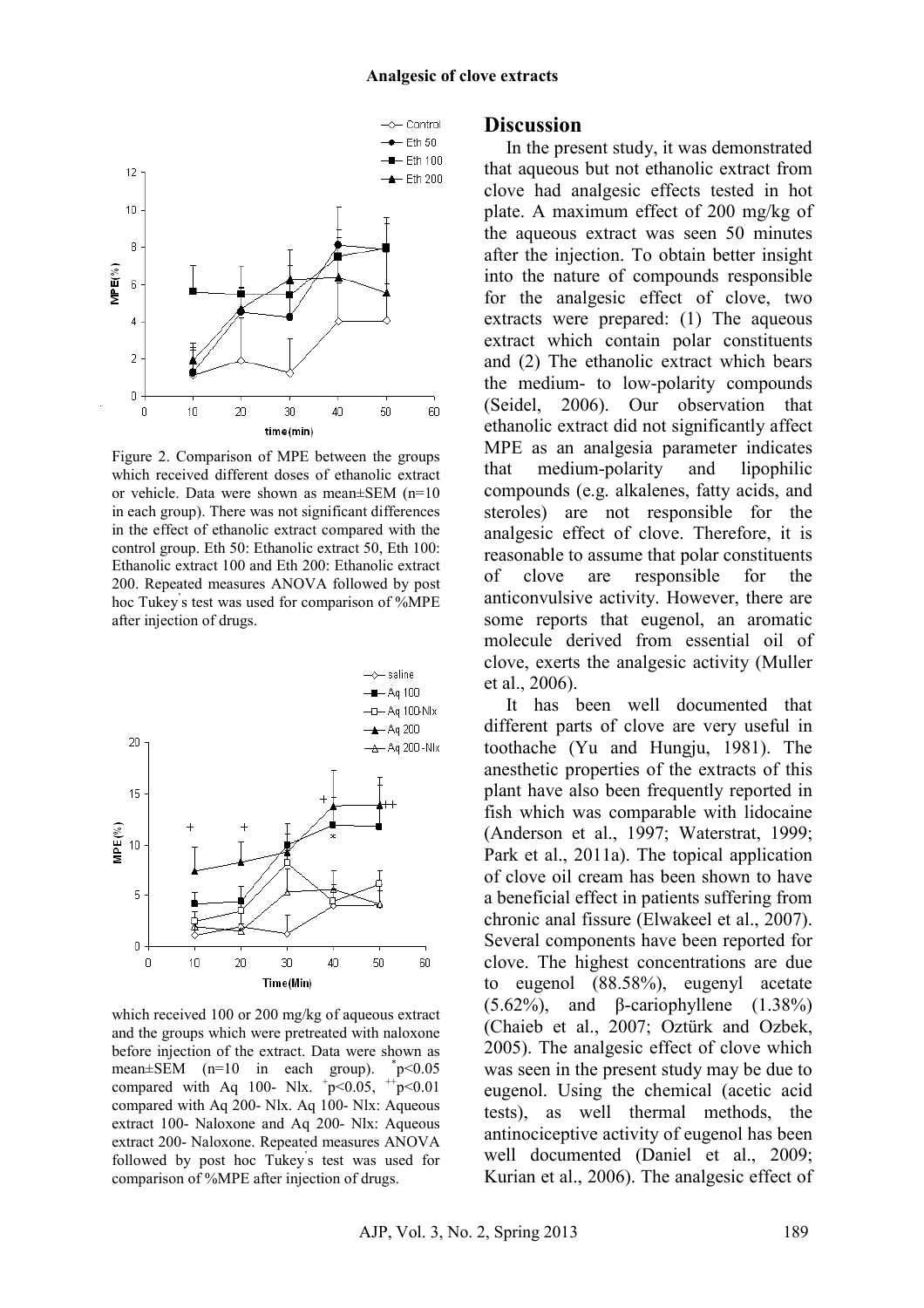eugenol has been attributed to its capability for inhibiting the prostaglandins and other inflammatory mediators such as leukotrienes (Raghavenra et al., 2006). Anti-inflammatory, antipyretic, and anti allergic effects of this compound may also be other explanations for this idea (Feng and Lipton, 1987; Murakami et al., 2003). Eugenol also reduces the paw edema and the pleural exudates in carrageenan-induced inflammation model (Daniel et al., 2009). Eugenol is also believed to block the pain receptors (Halder et al, 2012).

Considering the results of the present study, it seems that the aqueous extract of clove has analgesic effects with mechanism(s) which differ from previous studies. Eugenol also blocks the conduction of action potential in sciatic nerves (Kozam, 1977). Eugenol induces an anesthesia in rodents which is comparable with propofol (Guénette et al., 2007; Sell and Carlini, 1976). It also alleviates the thermal hyperalgesia in an animal model of neuropathic pain (Guénette et al., 2007). Eugenol inhibits *N*-methyl-D-aspartate (NMDA) receptors which are involved in pain sensitivity (Aoshima and Hamamoto, 1999). Eugenol is similar in chemical structure to capsaicin and therefore its effect on a vanilloid receptor should not be ignored (Yang et al., 2003). It was also shown that eugenol inhibits  $Na<sup>+</sup>$  currents in rat dorsal root ganglion neurons (Cho et al., 2008). β-Caryophyllene, the other main component of clove oil, showed antiinflammatory activity in several animal models, including carrageenan- and prostaglandin E -induced hind paw edema (Ghelardini et al., 2001)**.** The role of this component in analgesic effects of clove which was shown in the present study should not be ignored.

The results of the present study also showed that naloxone attenuated the analgesic effects of the aqueous extract. Therefore, the involvement of opioid system in the analgesic effects of clove might be suggested. It has also been previously reported that eugenol potentiates

ionotropic γ-aminobutyric acid  $(GABA_A)$ receptors (Aoshima and Hamamoto, 1999). It has also been reported that orally administration of eugenol has analgesic effects which is reversible by naloxone (Park et al., 2011b; Paula-Freire et al., 2012).

In conclusion, regarding the results of the present study, it might be suggested that besides eugenol, there are also other polar compounds in buds of clove which have analgesic effects, but it needs to be further investigated. It is also concluded that aqueous extract of clove have analgesic effects which may at least in part be due to opioid system. However, the exact mechanism(s) need to be investigated.

### **Acknowledgments**

Authors would like to thank the Vice Chancellery of Research of Zabol University of Medical Sciences, for financial supports.

## **Conflict of interest**

The authors declare that there are no conflicts of interest.

# **References**

- Anderson WG, McKinley RS, Colavecchia M. 1997. The use of clove oil as an anesthetic for rainbow trout and its effects on swimming performance. N Am J Fish Manag, 17: 301-307.
- Aoshima H, Hamamoto K. 1999. Potentiation of GABAA receptors expressed in Xenopus oocytes by perfume and phytoncid. Biosci Biotechnol Biochem, 63: 743-748.
- Arung ET, Matsubara E, Kusuma IW, Sukaton E, Shimizu K, Kondo R. 2011. Inhibitory components from the buds of clove (Syzygium aromaticum) on melanin formation in B16 melanoma cells. Fitoterapia, 82: 198-202.
- Avicenna A. 1988. In: Ghanoon dar Teb. Soroosh, Tehran, 244-251.
- Baytop T. 1999. Therapy with medicinal plants in Turkey (Past and Present). No. 3255 (2nd ed., pp. 244-245). Istanbul: Publications of the Istanbul University.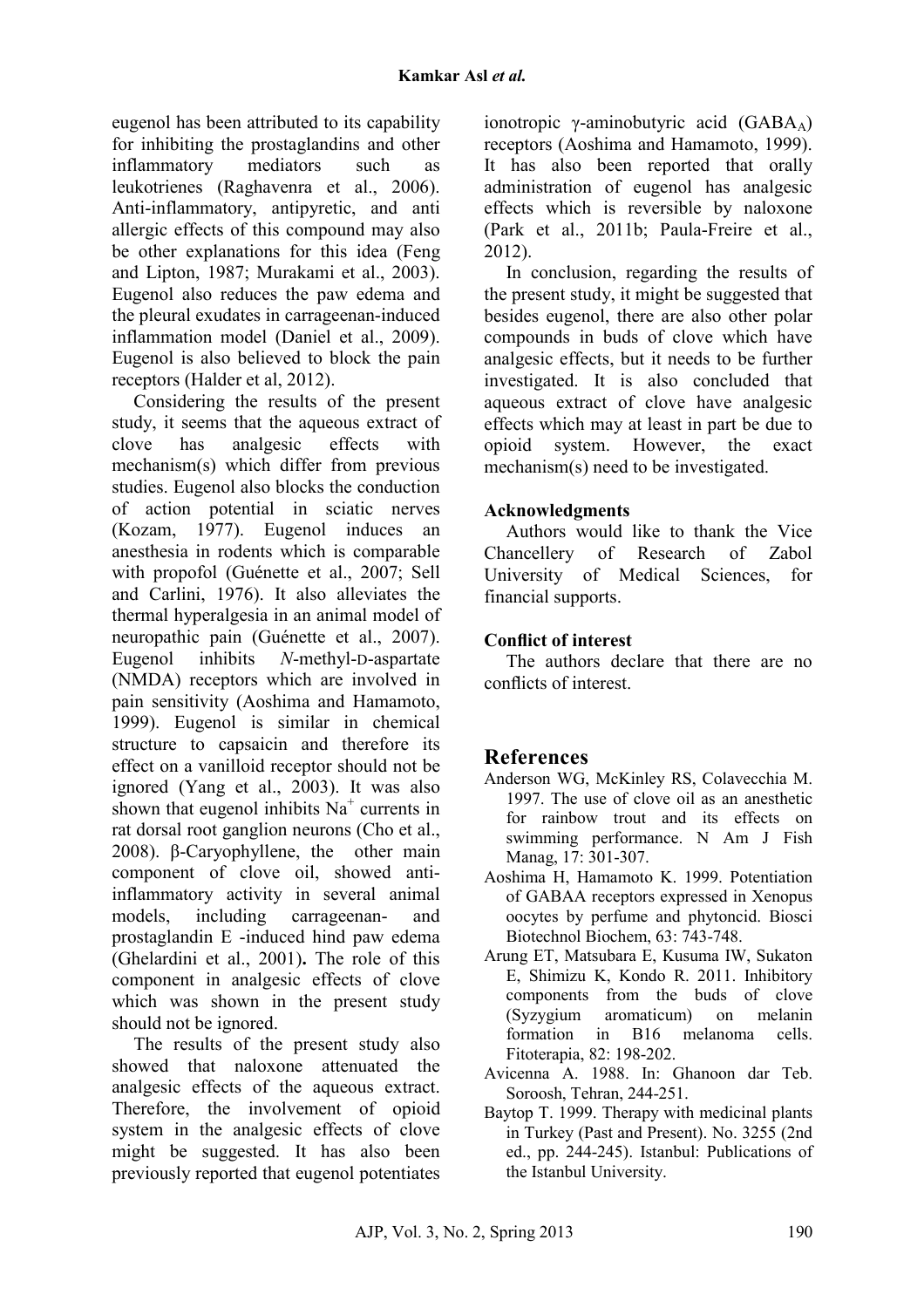- Cai L, Wu CD. 1996. Compounds from Syzygium aromaticum possessing growth inhibitory activity against oral pathogens. J Nat Prod, 59: 987-990.
- Chaieb K, Hajlaoui H, Zmantar T, Kahla Nakbi AB, Rouabhia M, Mahdouani K, Bakhrouf A. 2007. The chemical composition and biological activity of clove essential oil, Eugenia caryophyllata (Syzigium aromaticum L. Myrtaceae): a short review. Phytother Res, 21: 501-506.
- Cho JS, Kim TH, Lim JM, Song JH. 2008. Effects of eugenol on Na+ currents in rat dorsal root ganglion neurons. Brain Res, 1243: 53-62.
- Dallmeier K, Carlini EA. 1981. Anesthetic, hypothermic, myorelaxant and anticonvulsant effects of synthetic eugenol derivatives and natural analogues. Pharmacol Pharmacol, 22: 113-127*.*
- Damiani CEN, Rossoni LV, Vassallo DV. 2003. Vasorelaxant effects of eugenol on rat thoracic aorta. Vasc pharmacol, 40: 59-66.
- Daniel AN, Sartoretto SM, Schmidt G, Caparroz-Assef SM, Bersani-Amado CA, Cuman R KN. 2009. Anti-inflammatory and antinociceptive activities A of eugenol essential oil in experimental animal models. Rev Bras Farmacogn, 19: 212-217.
- Diaz MR, Sembrano JM. 1985. A comparative study of the efficacy of garlic and eugenol as palliative agents against dental pain of pulpal origin. J Philipp Dent Assoc, 35: 3- 10.
- Elwakeel HA, Moneim HA, Farid M, Gohar AA. 2007. Clove oil cream: a new effective treatment for chronic anal fissure. Colorectal Dis, 9: 549-552.
- Feng J, Lipton JM. 1987. Eugenol: Antipyretic activity in rabbits. Neuropharmacol, 26: 1775-1778.
- Ghelardini C, Galeotti N, Di Cesare Mannelli L, Mazzanti G, Bartolini A. 2001. Local anaesthetic activity of [beta]-caryophyllene. Il Farmaco, 56: 387-389.
- Guénette SA, Ross A, Marier JF, Beaudry F, Vachon P. 2007. Pharmacokinetics of eugenol and its effects on thermal hypersensitivity in rats. Eur J pharmacol, 562: 60-67.
- Halder S, Mehta AK, Mediratta PK, Sharma KK.2012. Acute effect of essential oil of Eugenia caryophyllata on cognition and pain in mice. Naunyn Schmiedebergs Arch Pharmacol, 385: 587-593.
- Hosseini M, Asl MK, Rakhshandeh H. 2011. Analgesic effect of clove essential oil in mice. Avicenna J Phytomed, 1: 1-6.
- Hosseini M, Sadeghnia HR, Salehabadi S, Alavi H, Gorji A. 2009. The effect of Larginine and L-NAME on pentylenetetrazole induced seizures in ovariectomized rats, an in vivo study. Seizure, 18: 695-698.
- Karami R, Hosseini M, Khodabandehloo F, Khatami L, Taiarani Z. 2011. Different effects of L-arginine on morphine tolerance in sham and ovariectomized female mice. J Zhejiang Univ Sci B, 12: 1016-1023.
- Kim HM, Lee EH, Hong SH, Song HJ, Shin MK, Kim SH, Shin TY. 1998. Effect of Syzygium aromaticum extract on immediate hypersensitivity in rats. J ethnopharmacol, 60: 125-131.
- Kouidhi B, Zmantar T, Bakhrouf A. 2010. Anticariogenic and cytotoxic activity of clove essential oil (Eugenia caryophyllata) against a large number of oral pathogens. Ann Microbiol, 60: 599-604.
- Kozam G. 1977. The effect of eugenol on nerve transmission. Oral Surg Oral Med Oral Pathol, 44: 799-805.
- Kurian R, Arulmozhi DK, Veeranjaneyulu A, Bodhankar SL. 2006. Effect of eugenol on animal models of nociception. Indian J of Pharmacol, 38: 341-345.
- Muller M, Pape HC, Speckmann EJ, Gorji A. 2006. Effect of eugenol on spreading depression and epileptiform discharges in rat neocortical and hippocampal tissues. Neurosci, 140: 743-751.
- Murakami Y, Shoji M, Hanazawa S, Tanaka S, Fujisawa S. 2003. Preventive effect of biseugenol, a eugenol ortho dimer, on lipopolysaccharide-stimulated nuclear factor kappa B activation and inflammatory cytokine expression in macrophages. Biochem pharmacol, 66: 1061-1066.
- Nishijima H, Uchida R, Kameyama K, Kawakami N, Ohkubo T. and Kitamura, K. 1999. Mechanisms mediating the vasorelaxing action of eugenol, a pungent oil, on rabbit arterial tissue. Jpn J Pharmacol, 79: 327-334.
- Oztürk A, Ozbek H. 2005. The antiinflammatory activity of Eugenia caryophyllata essential oil: an animal model of anti-inflammatory activity. Eur J Gen Med, 2: 159-163.